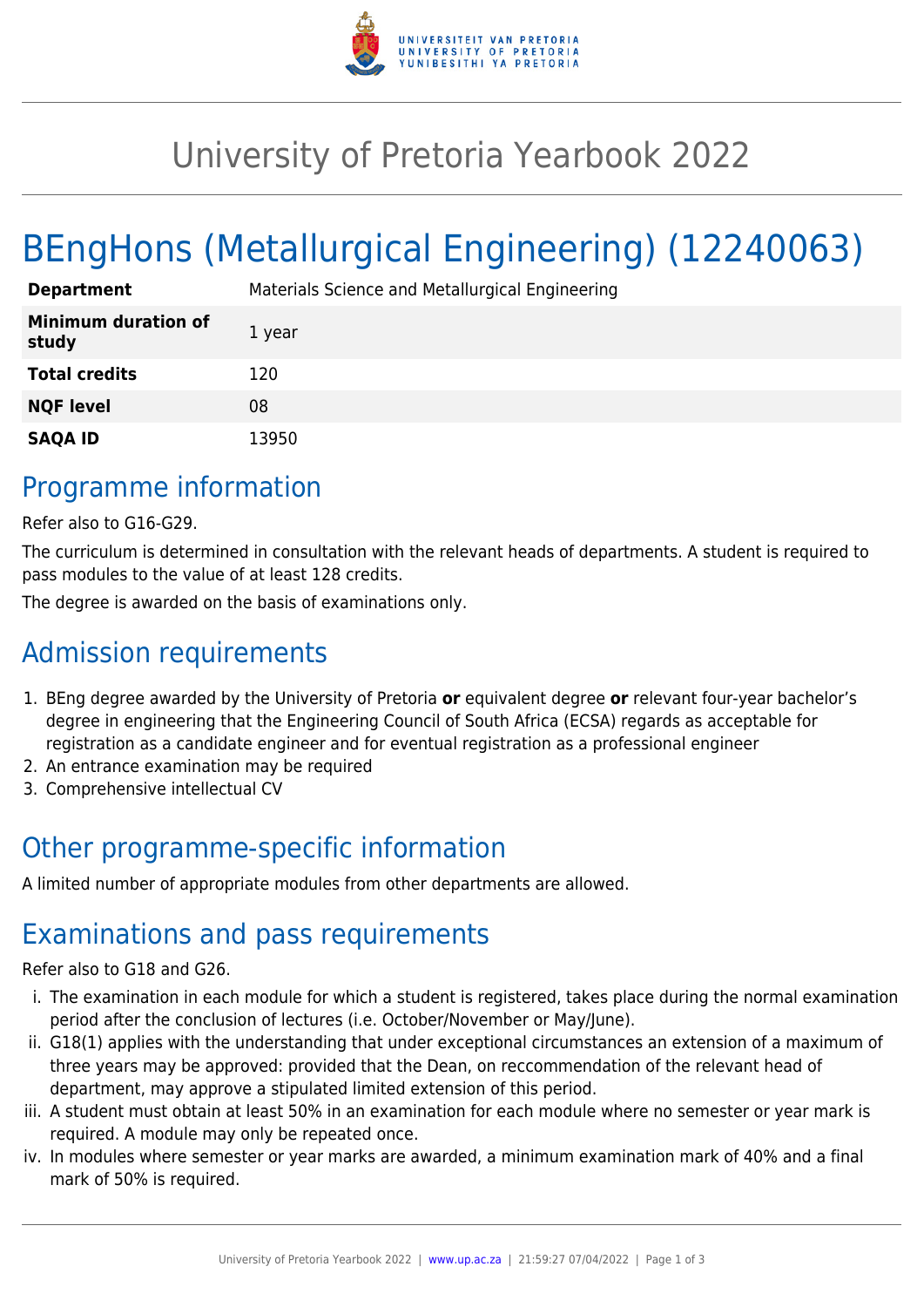

v. No supplementary or special examinations are granted at postgraduate level.

#### Pass with distinction

A student passes with distinction if he or she obtains a weighted average of at least 75% (not rounded) in the first 128 credits for which he or she has registered (excluding modules which were discontinued timeously). The degree is not awarded with distinction if a student fails any one module (excluding modules which were discontinued timeously). The degree must be completed within the prescribed study period.